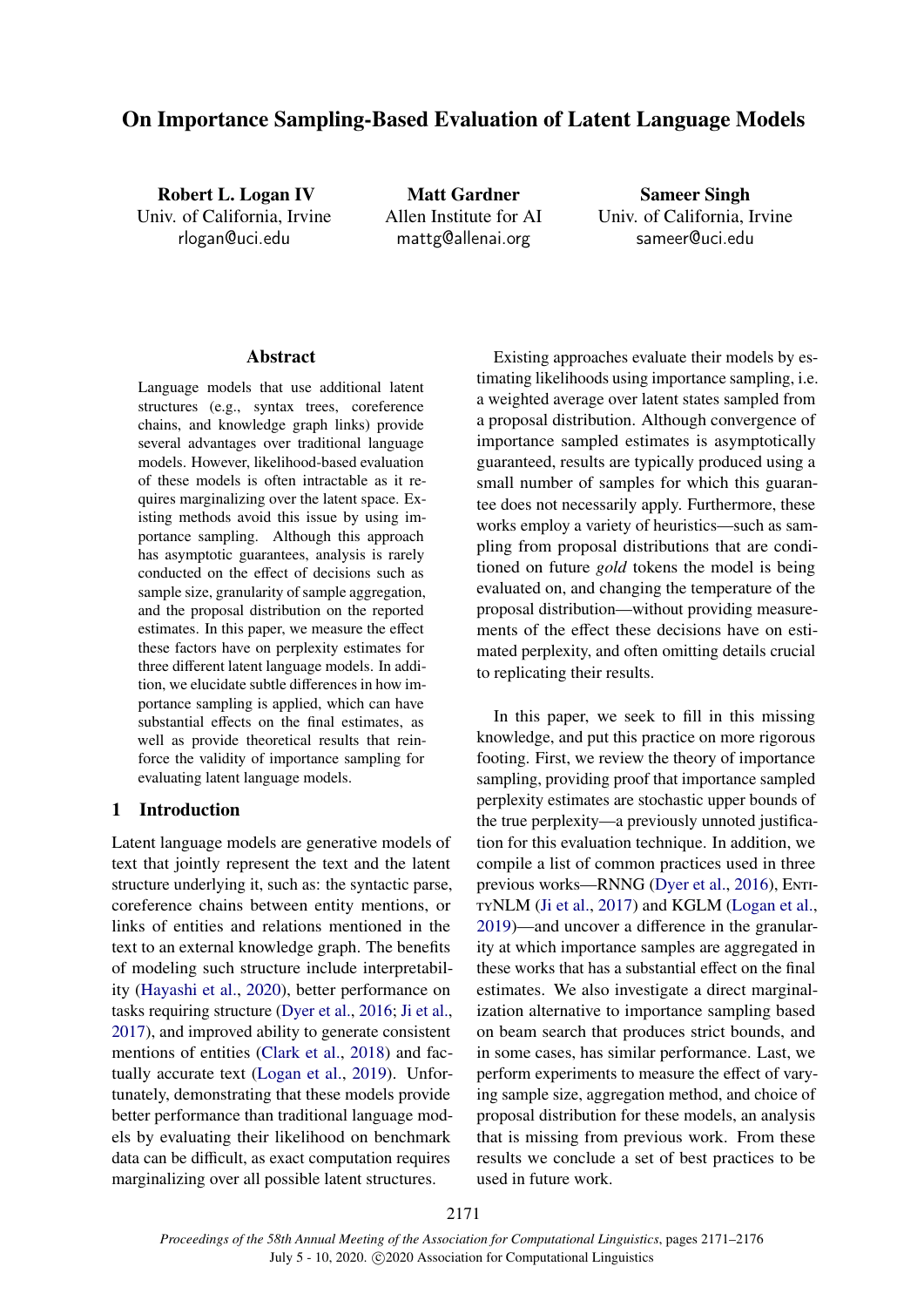<span id="page-1-0"></span>

|                  | $\boldsymbol{x}$ | Kawhi            | to       |          |               | join L.A. Clippers |          | He               | $\cdots$ |
|------------------|------------------|------------------|----------|----------|---------------|--------------------|----------|------------------|----------|
| <b>ENTITYNLM</b> | t.               |                  | $\theta$ | $\theta$ |               |                    | $\theta$ |                  | $\cdots$ |
|                  | e                |                  | Ø        | Ø        | 2             | 2                  | Ø        |                  | $\cdots$ |
|                  |                  |                  |          |          | $\mathcal{D}$ |                    |          |                  | $\cdots$ |
| <b>KGLM</b>      |                  | new              | Ø        | Ø        |               | related            | Ø        | related          | $\cdots$ |
|                  | $\boldsymbol{s}$ | Ø                | Ø        | Ø        |               | kawhi leonard      | Ø        | kawhi leonard    | $\cdots$ |
|                  | r                | Ø                | Ø        | Ø        |               | playerFor          | Ø        | reflexive        | $\cdots$ |
|                  | $\boldsymbol{o}$ | kawhi<br>leonard | Ø        | Ø        |               | la clippers        | Ø        | kawhi<br>leonard | $\cdots$ |

Figure 1: ENTITYNLM and KGLM latent states. For ENTITYNLM,  $z = (t, e, l)$ , where t denotes whether the token is part of a mention, e denotes the coreference cluster, and  $l$  denotes the remaining mention length. For KGLM,  $z = (t, s, r, o)$ , where t has the same meaning, and s, r and o associate tokens to edges in a knowledge graph.

## 2 Inference in Latent LMs

In this section, we provide an overview of importance sampling-based inference in latent language models, as well as some key theoretical results.

Latent LMs A *latent language model* is a generative model which estimates the joint distribution  $p(x, z)$  of a sequence of text  $x = (x_1, \ldots, x_T)$  and its underlying latent structure z.

In this paper, we focus on three models:

- RNNG [\(Dyer et al.,](#page-5-1) [2016\)](#page-5-1) which models syntactic structure,
- ENTITYNLM [\(Ji et al.,](#page-5-2) [2017\)](#page-5-2) which models coreference chains, and
- KGLM [\(Logan et al.,](#page-5-4) [2019\)](#page-5-4) which models links to an external knowledge graph.

Example latent states for ENTITYNLM and KGLM are depicted in Figure [1,](#page-1-0) showing latent coreference chains and links to the knowledge graph. Other notable latent language models include the NKLM [\(Ahn et al.,](#page-5-5) [2016\)](#page-5-5) and LRLM [\(Hayashi et al.,](#page-5-0) [2020\)](#page-5-0); we do not study them since they use alternatives to importance sampling (e.g., the forward-backward algorithm).

Perplexity The standard evaluation metric for language models is *perplexity*:

<span id="page-1-4"></span>
$$
PPL = \exp\left(-\frac{1}{T}\sum_{t=1}^{T}\log p(x_t|x_{lt})\right),\qquad(1)
$$

where  $p(x_t|x_{lt})$  is the marginal likelihood of<br>the telem x conditioned on the maximum telement the token  $x_t$  conditioned on the previous tokens  $x_{\leq t}$ . By the chain rule of probabilities  $p(x) = \prod_{r=1}^{T} p(x|x_r)$ . **Demission** some beginning  $\prod_{t=1}^{T} p(x_t|x_{lt})$ . Perplexity can be intractable to compute for latent language models since it requires marginalizing out the latent variable (e.g.,  $p(x) = \sum_{z} p(x, z)$ ) whose state space is often ex-<br>popential in the length of the text ponential in the length of the text.

Importance Sampling Existing approaches instead use *importance sampling* [\(Kahn,](#page-5-6) [1950\)](#page-5-6) to estimate an approximate marginal probability:

<span id="page-1-3"></span>
$$
\hat{p}(\mathbf{x}) = \frac{1}{K} \sum_{k=1}^{K} \frac{p(\mathbf{x}, z_k)}{q(z_k)},
$$
\n(2)

where  $q(z)$  is an arbitrary *proposal distribution* and  $z_1, \ldots, z_K \sim q(z)$ . It is well known that  $\hat{p}(x)$  is an unbiased estimator:

<span id="page-1-1"></span>
$$
\mathbb{E}_{z_k \sim q(z)}\left[\hat{p}(x)\right] = p(x),\tag{3}
$$

provided that  $q(z) > 0$  whenever  $p(z) > 0$ . For proof and further details on importance sampling, we refer the reader to [Owen](#page-5-7) [\(2013\)](#page-5-7).

Stochastic Upper Bound A consequence of Eqn [\(3\)](#page-1-1) is that, due to Jensen's inequality:

<span id="page-1-2"></span>
$$
\mathbb{E}_{\mathbf{z}_k \sim q(\mathbf{z})} [\log \hat{p}(\mathbf{x})] \le \log p(\mathbf{x}). \tag{4}
$$

In other words, *importance sampled estimates of a model's perplexity are stochastic upper bounds of the true perplexity*. This property has not been stated in prior work on latent language modeling, yet is an important consideration since it implies that importance sampled perplexities can be reliably used to compare against existing baselines.

Limiting Behavior Another important observation is that *importance sampled estimates of perplexity are consistent*, e.g., will converge as the number of samples approaches infinity. To prove this, we first observe that  $\hat{p}(x)$  is consistent, which is a well-known consequence of the strong law of large numbers [\(Geweke,](#page-5-8) [1989\)](#page-5-8). Accordingly,  $\log \hat{p}(x)$  is also consistent due to the continuous mapping theorem [\(Van der Vaart,](#page-5-9) [2000\)](#page-5-9).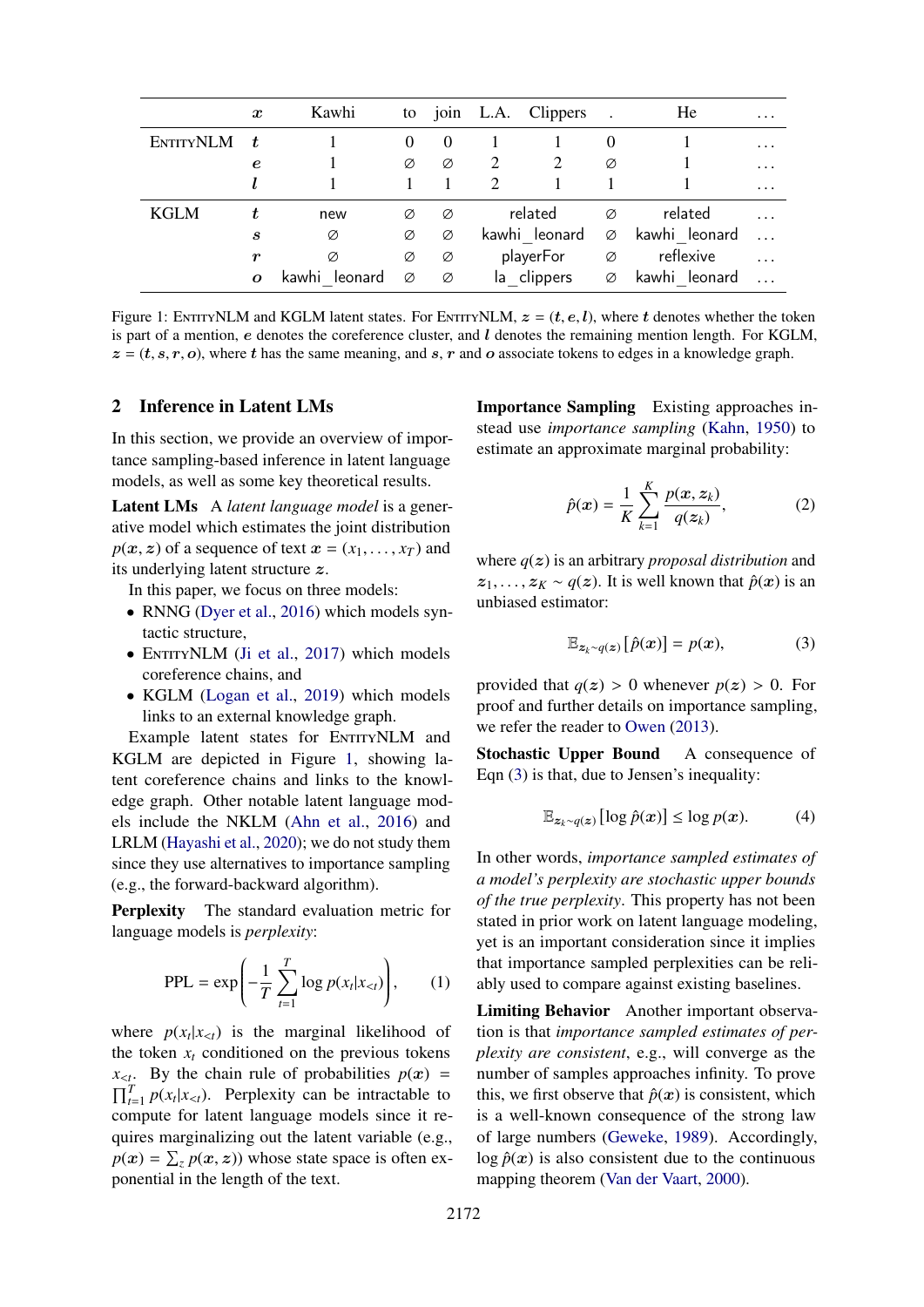#### <span id="page-2-2"></span>3 Common Practices

Implementing importance sampling for evaluating latent language models involves a number of decisions that need to be made. We need to select the number of samples, choose the proposal distribution, and decide whether to aggregate importance sampled estimates at the instance or corpus level. We list the practices used in previous work.<sup>[1](#page-2-0)</sup>

Sample Size Typically, only 100 samples are used for computing the perplexity. A notable exception is [Kim et al.](#page-5-10) [\(2019\)](#page-5-10)'s follow-up to RNNG that uses 1000 samples.

Proposal Distribution Previous work uses proposal distributions  $q(z|x)$  that are essentially *discriminative* versions of the generative model (e.g., they are models that predict the latent state conditioned on the text), with one key distinction: they are conditioned not only on the sequence of tokens that have been observed so far, but also on *future* tokens that the model will be evaluated on (a trait we will refer to as *peeking*). This conditioning behavior does not contradict any of the assumptions in Eqn's [\(3\)](#page-1-1) and [\(4\)](#page-1-2), and is useful in preventing generation of invalid structures (for instance, parse trees with more leaves then there are words in the text), or ones that are inconsistent with future tokens. [Dyer et al.](#page-5-1) [\(2016\)](#page-5-1) and [Kim et al.](#page-5-10) [\(2019\)](#page-5-10) also increase the entropy of the proposal distribution by dividing logits by a temperature parameter  $\tau$ (respectively using  $\tau = 1.25$  and  $\tau = 2.0$ ).<br>**Aggregation** An oft-overlooked fact (

An oft-overlooked fact (unnoted in previous work) is that Eqn [\(2\)](#page-1-3) can be substituted into Eqn [\(1\)](#page-1-4) in multiple ways. Letting  $x_C = \{x_1, \ldots x_N\}$  denote a corpus of evaluation data comprised of instances (token sequences)  $x_n$ , estimates can be formed at the *instance level*:

$$
\widehat{\text{PPL}}_I = \exp\left(-\frac{1}{T} \sum_{n=1}^N \log \hat{p}(\boldsymbol{x}_n)\right),\tag{5}
$$

or at the *corpus level*:

$$
\widehat{\text{PPL}}_C = \exp\left(-\frac{1}{T}\log \hat{p}(x_C)\right),\tag{6}
$$

i.e., average is either over each instance or the whole corpus.<sup>[2](#page-2-1)</sup> RNNG and ENTITYNLM perform instance-level aggregation, whereas KGLM performs corpus-level aggregation. Note that these

<span id="page-2-5"></span>

Figure 2: Effect of increasing the number of samples on instance-level perplexity estimates for different proposal distributions.

formulations are equivalent when not aggregating over samples, i.e. for non-latent language models.

## 4 Critical Evaluation

Thus far, research has neglected to measure the effectiveness of the practices detailed in Section [3.](#page-2-2) In the following section, we perform experiments to determine whether reporting estimates obtained from small sample sizes is warranted, as well as better understand the consequences of peeking and scaling the temperature of the proposal distribution.

Setup For our experiments, we use [Kim et al.](#page-5-10)  $(2019)$ 's RNNG implementation<sup>[3](#page-2-3)</sup>, and [Logan et al.](#page-5-4) [\(2019\)](#page-5-4)'s ENTITYNLM and KGLM implementa-tions<sup>[4](#page-2-4)</sup>. For RNNG and KGLM we use the pre-

<span id="page-2-1"></span><span id="page-2-0"></span><sup>&</sup>lt;sup>1</sup>Based both on the cited papers and available source code. <sup>2</sup> One could also consider *token-level* estimates. To our knowledge, these have been unused by existing work.

<span id="page-2-3"></span><sup>3</sup><https://github.com/harvardnlp/urnng>

<span id="page-2-4"></span><sup>4</sup><https://github.com/rloganiv/kglm-model>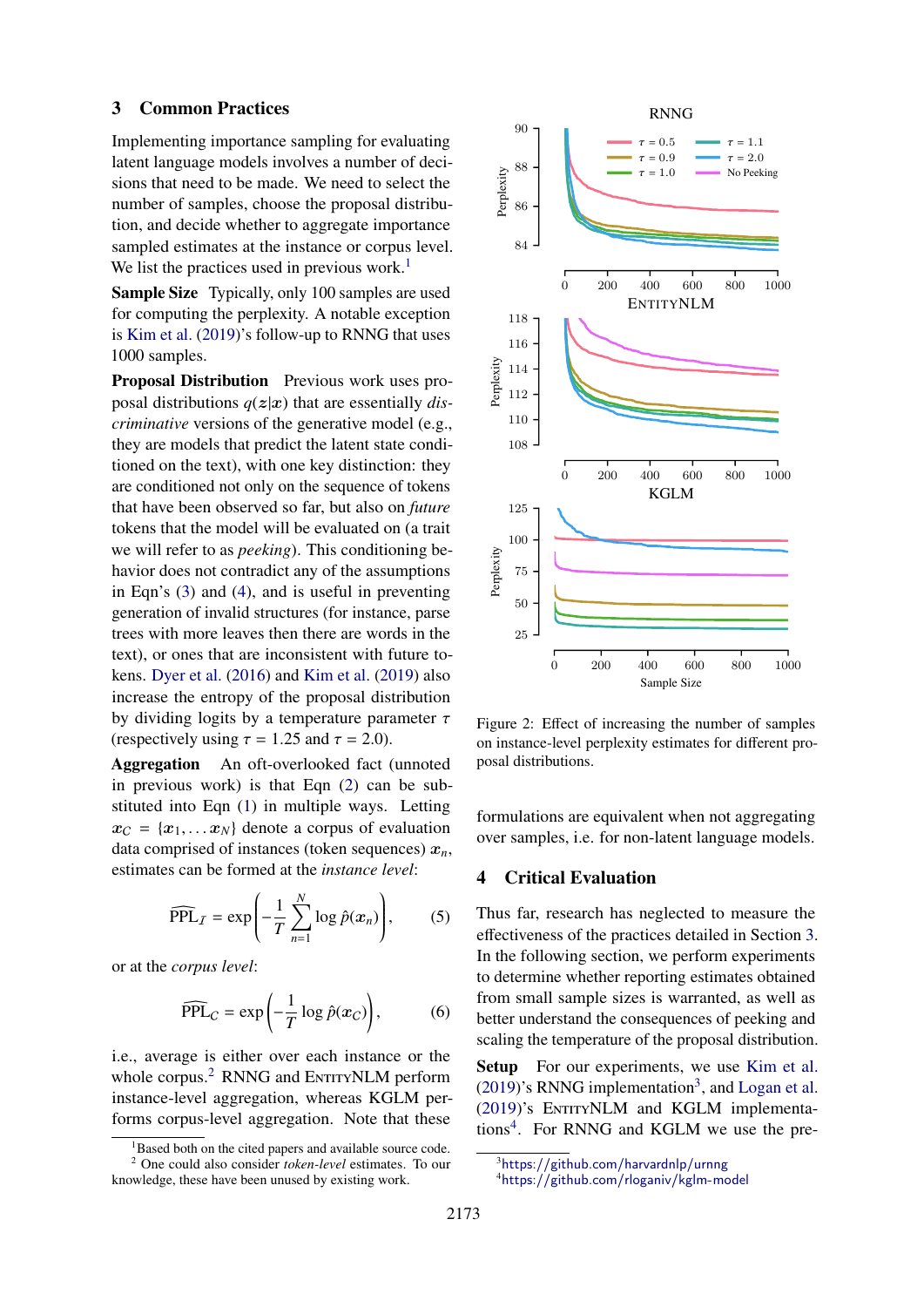trained model weights. For ENTITYNLM we train the model from scratch following the procedure described by [Ji et al.](#page-5-2) [\(2017\)](#page-5-2); results may not be directly comparable due to differences in data preprocessing and hyperparameters. We evaluate models on the datasets used in their original papers: RNNG is evaluated on the Penn Treebank corpus [\(Marcus](#page-5-11) [et al.,](#page-5-11) [1993\)](#page-5-11), ENTITYNLM is evaluated on English data from the CoNLL 2012 shared task [\(Pradhan](#page-5-12) [et al.,](#page-5-12) [2014\)](#page-5-12), and KGLM is evaluated on the Linked WikiText-2 corpus [\(Logan et al.,](#page-5-4) [2019\)](#page-5-4).

Experiments For ENTITYNLM and KGLM, we experiment with two kinds of proposal distributions: (1) the standard *peeking* proposal distribution that conditions on future evaluation data, and (2) a *non-peeking* variant that is conditioned only on the data observed by the model (this is akin to estimating perplexity by ancestral sampling). For RNNG we only experiment with peeking proposals, since a non-peeking variant generates invalid parse trees. For the peeking proposal distribution, we experiment with applying temperatures  $\tau \in [0.5, 0.9, 1.0, 1.1, 2.0, 5.0]$ . We report both corpus-level and instance-level estimates, as well as bounds produced using a direct, beam marginalization method we describe later.

Sample Size We plot instance-level perplexity estimates as sample size is varied in Figures [2](#page-2-5) and [3.](#page-4-0) We observe that the curves are monotonically decreasing in all settings. Consistent with our observation that importance sampled estimates of perplexity are a stochastic upper bound, this demonstrates that the bound is improved as sample size increases. Furthermore, none of the curves exhibit any signs of convergence even after drawing orders of magnitude more samples (Figure [3\)](#page-4-0); the estimated model perplexities continue to improve. Thus, the performance of these models is likely better than the originally reported estimates.

Aggregation Final estimates of perplexity computed using both corpus- and instance-level estimates are provided in Table [1.](#page-3-0) We note that instance-level estimates are uniformly lower by a wide margin. For example, using a temperature of  $\tau = 1.1$  the estimated KGLM perplexity is approximately 10 nats lower using instance-level estimates. This is substantially better than the perplexity of 43 nats reported by [Logan et al.](#page-5-4) [\(2019\)](#page-5-4).

Proposal Distribution These results also appear to indicate that choice of proposal distribution has a substantial effect on estimated perplexity. However,

<span id="page-3-0"></span>

|                | <b>RNNG</b> | ENT   | <b>KGLM</b> |
|----------------|-------------|-------|-------------|
| Corpus-level   |             |       |             |
| $\tau = 0.5$   | 94.4        | 122.6 | 101.9       |
| $\tau = 0.9$   | 96.0        | 122.7 | 59.3        |
| $\tau = 1.0$   | 96.7        | 120.8 | 48.2        |
| $\tau = 1.1$   | 97.9        | 120.7 | 41.7        |
| $\tau = 2.0$   | 121.6       | 120.5 | 170.0       |
| $\tau = 5.0$   | 734.0       | 152.5 | 7,468.7     |
| No Peeking     |             | 131.7 | 86.8        |
| Instance-level |             |       |             |
| $\tau = 0.5$   | 85.3        | 113.5 | 99.3        |
| $\tau = 0.9$   | 84.4        | 110.6 | 48.1        |
| $\tau = 1.0$   | 84.2        | 110.0 | 36.6        |
| $\tau = 1.1$   | 84.0        | 109.9 | 29.6        |
| $\tau = 2.0$   | 83.8        | 109.0 | 90.7        |
| $\tau = 5.0$   | 97.2        | 129.6 | 3,756.1     |
| No Peeking     |             | 113.9 | 71.9        |

Table 1: Final perplexity estimates using different proposal distributions, estimated at both the instance and corpus level. τ is temperature, and *No Peeking* refers to proposal distributions that are not conditioned on future outputs.

<span id="page-3-3"></span>

|           | <b>RNNG</b> | Ent        | - KGLM |
|-----------|-------------|------------|--------|
| $k=1$     |             | 96.3 150.2 | 153.7  |
| $k = 10$  | 87.0        | 147.1      | 152.6  |
| $k = 100$ | 84.3        | 144.5      |        |

Table 2: Strict perplexity upper bounds obtained by marginalizing over the top- $k$  states predicted by  $q(z|x)$ using beam search.

it could also be the case that the observed differences in performance across proposal distributions are due to random chance. We investigate whether this is the case for EntityNLM by examining the approximate density of perplexity estimates after drawing 100 importance samples (shown in Figure  $4$ ).<sup>[5](#page-3-1)</sup> Our results illustrate that the estimates are relatively stable; although there is some overlap between the better performing temperature values, the order of the modes matches the order reported in Table [1,](#page-3-0) and there is clear separation from the estimates produced when  $\tau = 0.5$  or by the nonpeeking proposal distribution. Due to the relative cost of sampling we did not replicate this experi-ment for RNNG and KGLM.<sup>[6](#page-3-2)</sup>

<span id="page-3-1"></span><sup>5</sup>Obtained by Monte Carlo sampling 100 times.

<span id="page-3-2"></span><sup>6</sup> Figs [3](#page-4-0) & [4](#page-4-1) took 1 week on a cluster of 15 NVidia 1080Tis.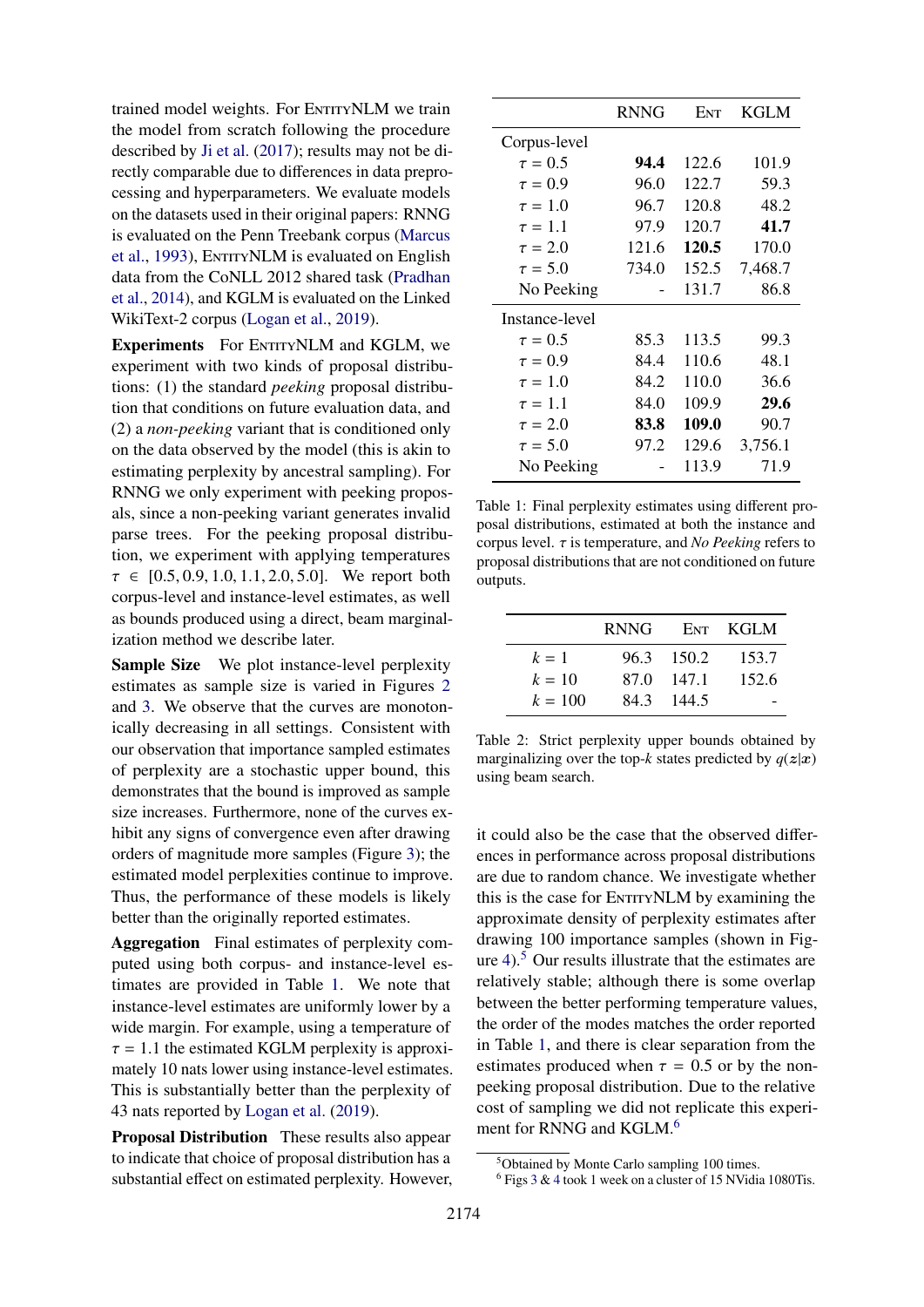<span id="page-4-0"></span>

Figure 3: ENTITYNLM instance-level perplexity estimates as the number of samples is increased to 10K.

In general, we observe the peeking proposal distributions produce better estimates, and that better performance is obtained using temperatures that slightly increase the entropy of the proposal distribution (e.g.,  $\tau \in [1.1, 2.0]$ ), although the ideal amount varies across models. We also observe that the relative performance of proposal distributions is mostly preserved as the number of samples is increased. This suggests that good temperature parameters can be quickly identified by running many experiments with a small number of samples.

## Beam Marginalization

An alternative to importance sampling is to directly marginalize over a subset of z values where we expect  $p(x|z)$  is large. Specifically, we propose using the top- $k$  most likely values of  $z$  identified by performing beam search using the proposal distribution  $q(z|x)$ . We will refer to this as *beam marginalization*. Because marginalization is only performed over a subset of the space, this method produces a strict upper bound of the true perplexity.

Perplexity bounds obtained using beam marginalization are reported in Table [2.](#page-3-3) This method produces bounds close to the instance-level importance sampled estimates for RNNG, but does not perform well for the other models. This is likely due to the fact that latent space of RNNG (which operates on sentences and parse trees) is much smaller than ENTITYNLM and KGLM (which operate on documents and coreference chains/knowledge graphs).

Best Practices From these results we recommend the following practices for future work utilizing importance sampling: (1) aggregate importance samples at the instance level, (2) condition on all avail-

<span id="page-4-1"></span>

Figure 4: Approximate density of ENTITYNLM perplexity estimates after drawing 100 importance samples (colors same as Figure [3\)](#page-4-0).

able information when designing proposals, (3) try increased temperatures when generating samples from the proposal distribution, good temperatures can be identified using relatively few samples, and (4) utilize as many samples as possible. In addition, consider using beam marginalization in applications where strict upper bounds are needed.

# 5 Conclusion

We investigate the application of importance sampling to evaluating latent language models. Our contributions include: (1) showing that importance sampling produces stochastic upper bounds of perplexity, thereby justifying the use of such estimates for comparing language model performance, (2) a concise description of (sometimes unstated) common practices used in applying this technique, (3) a simple direct marginalization-based alternative to importance sampling, and (4) experimental results demonstrating the effect of sample size, sampling distribution, and granularity on estimates.

While this work helps clarify and validate existing results, we also observe that none of the estimates appear to converge even after drawing large numbers of samples. Thus, we encourage future research into obtaining tighter bounds on latent LM perplexity, possibly by using more powerful proposal distributions that consider entire documents as context, or by considering methods such as annealed importance sampling.

# Acknowledgements

We would like to thank Alex Boyd for helpful discussions. This work was funded in part by Allen Institute of Artificial Intelligence, the NSF award #IIS-1817183, and in part by the DARPA MCS program under contract No. N660011924033 with the United States Office of Naval Research.